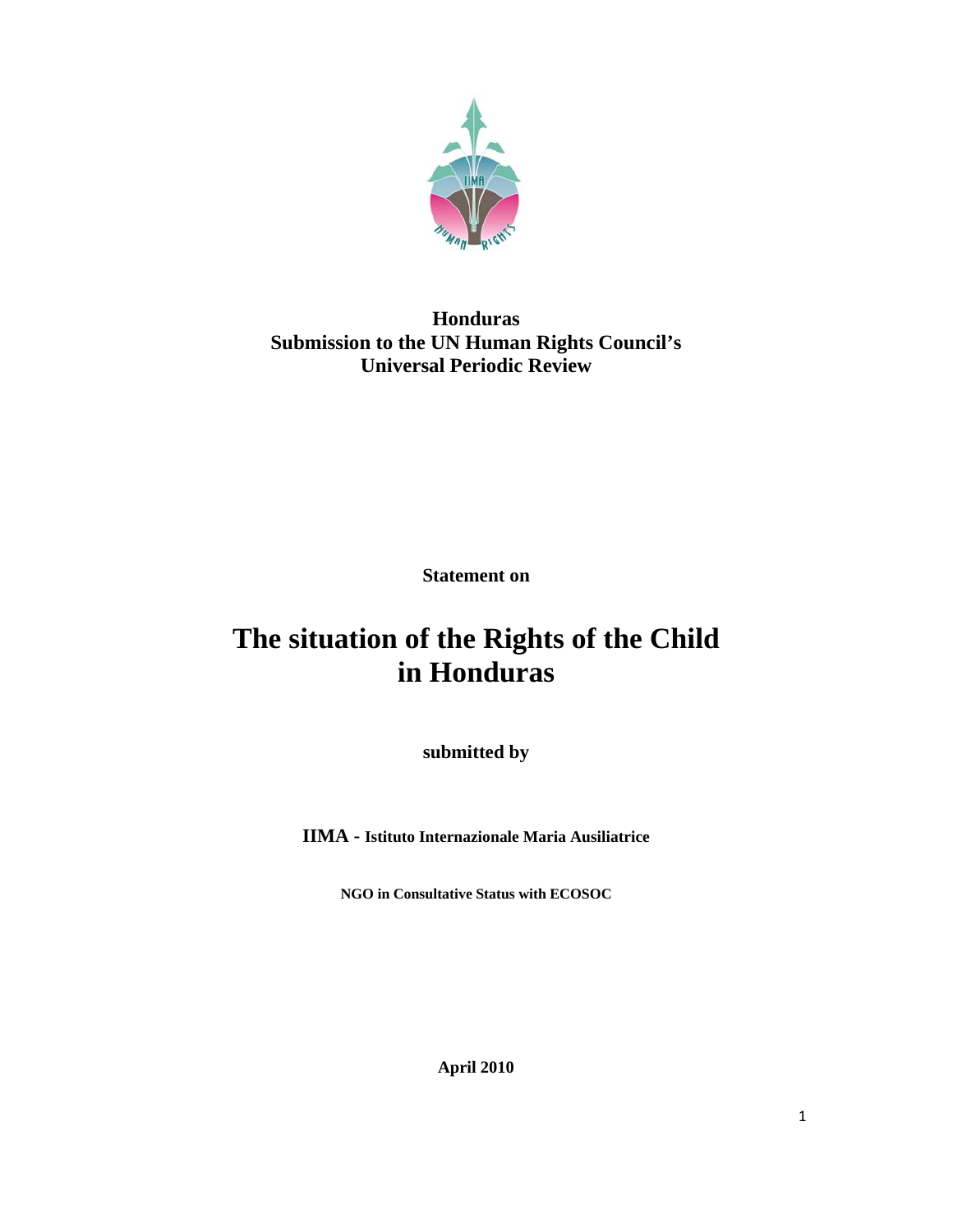1. In the last years Honduras has undertaken measures and achieved progress for the promotion and protection of human rights. Particularly, the Istituto Internazionale Maria Ausiliatrice (IIMA) welcomes the adoption of the National Plan of Opportunities for Children and Adolescents in  $2005<sup>1</sup>$ . Furthermore, IIMA appreciates the State party's agreement concluded with the United Nations Children's Fund (UNICEF)<sup>2</sup> for the period from 2002 to 2006 to support the implementation of the Convention on the Rights of the Child<sup>3</sup>, and notes with satisfaction the institution of The National Commission for the Eradication of Child Labour<sup>4</sup>. Finally, IIMA welcomes the proclamation of 2007 as the "Year of Education" with the introduction of a Basic National Curriculum, as well as other educational programmes and plans.

2. Furthermore, IIMA notes with appreciation that Honduras has ratified other international instruments such as the Optional Protocol to the Convention on the Rights of the Child on the involvement of children in armed conflict and on the sale of children, child prostitution and child pornography; the International Convention on the Elimination of All Forms of Racial Discrimination (10 October 2002); the International Convention on the Protection on All Migrant Workers and Members of their Families (9 August 2005); ILO Convention No. 182 concerning the Prohibition and Immediate Action for the Elimination of the Worst Forms of Child Labour (25 October 2001); the Rome Statute of the International Criminal Court (1 July 2002); and the Inter-American Convention on the Forced Disappearances of Persons (28 April 2005).

#### **CONTEXT DESCRIPTION**

3. In 1998 Honduras was affected by the force of Hurricane Mitch, one of the most devastating hurricanes of the century. Though most of the principal infrastructure in the country has been rebuild, the majority of the population is still suffering from a shortage of houses and insufficiency of primary social services while the economy have not yet recovered<sup>5</sup>.

4. The deterioration of the economic situation and failings of government services and functions have led to widespread extreme poverty. In Honduras social indicators are among the lowest in the Latin American and Caribbean region. The Country has a population of around 7.1 million inhabitants, 42% of whom are younger than 15 years of age, and approximately 53% of the population resides in rural areas. It is estimated that 75% of the rural population lives below the poverty line and is unable to meet basic needs. In rural areas only 74% of population has access to improved drinking-water sources, and just 66% of population uses improved sanitation facilities.

The country still has a high rate of population growth, which is 2.16%. Infant mortality is at 31 per 1000 under 5 years old and at 26 per 1000 under 1 year of age. Child malnutrition is at 11% and illiteracy is at 20%.

6.5% of Honduras' population is Indigenous, 71% of whom live below the poverty line<sup>6</sup>.

5. IIMA notes, as mentioned by the Committee on the Rights of the Child in his Concluding Observations on 3 May 2007<sup>7</sup>, that such serious political and economic context reflects negative effects, especially on the enjoyment of rights of children.

<sup>&</sup>lt;sup>1</sup> Plan de Oportunidades para la Niñez y la Adolescencia. 2005-2015. Borrador para Consulta; Presidential Secretariat, Tegucigalpa, Honduras, 2005.

<sup>&</sup>lt;sup>2</sup> As the Committee on the Rights of the Child also noted in its Concluding Observations (CRC/C/HND/CO/3- 3 May 2007) on the third periodic report of Honduras (CRC/C/HND/3).<br><sup>3</sup> Honduras ratified the Convention on the Rights of the Child in August 1990.

<sup>4</sup> *Informe General sobre Avances y Limitaciones del Plan de Acción Nacional para la Erradicación Gradualy Progresiva del Trabajo Infantil en Honduras*. Tegucigalpa, Honduras, 2005.

According to UNICEF, 18% of the population of Honduras lives below international poverty line of Us \$ 1.25 per day.

<sup>6</sup> *Honduras Poverty Assesment Attaining Poverty Reduction*, World Bank Report No. 35622-HN, June 2006, Vol. I; UNICEF Statistics 2008; IFAD, Country Strategic Opportunities Programme 2007.

<sup>7</sup> CRC Concluding Observations CRC/C/HND/CO/3- 3 May 2007, cit.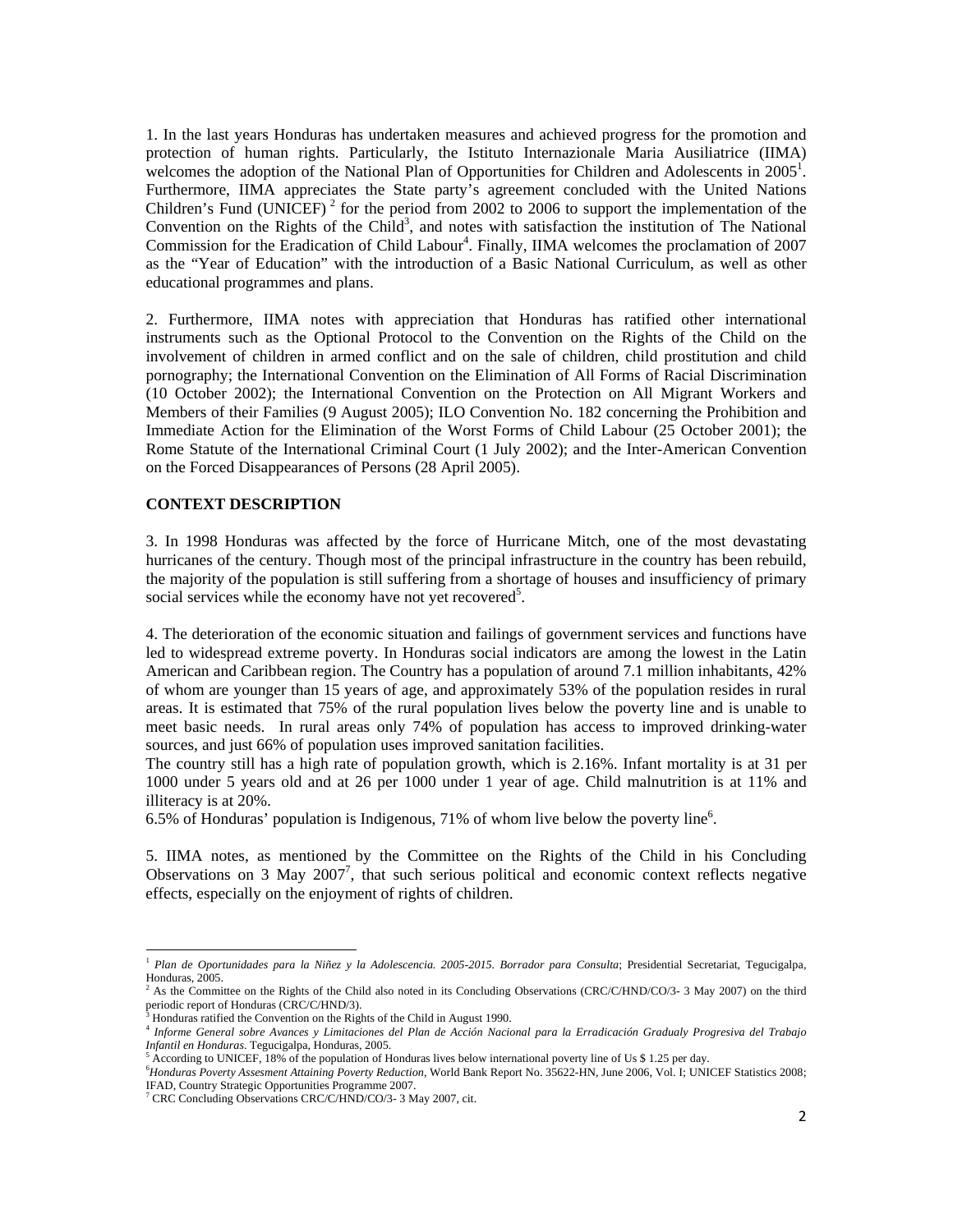# **A. THE RIGHT TO EDUCATION**

6. IIMA acknowledges the efforts made by Honduras in the protection and promotion of Human Rights, notably the right to education. Particularly, IIMA notes with appreciation that the 1982 Constitution stipulates laws and regulations which guarantee free and compulsory primary education<sup>8</sup>.

7. Recognizing that more than 90% of Honduran children attend primary school, IIMA remains concerned about the low quality of education, since only 51% of registered children complete primary school and about the average time to complete schooling from grade I to grade VI is 9.4 years.

8. Moreover, IIMA remains concerned by the poor level of attendance in secondary school and University. According to the World Bank and UNICEF, the enrolment in secondary schools is only 36.1%, while the attendance is less than 30%. University enrolment is still less than 10%.

9. IIMA recognizes that in Honduras the persistency of poverty across generations is also due to insufficient schooling and poor health and nutrition. IIMA strongly believes that low levels of growth and relentless poverty affecting the country are connected to low levels of human capital formation. For this reason, Honduras will not be able to achieve a sustainable growth, as long as the government does not increase the educational level of its population.

#### **A.1 PUBLIC SCHOOL – PRIVATE SCHOOL**

10. IIMA welcomes that Honduras, according to information provided by the Secretariat of Finance (SEFIN), allocates 57.5% of its Public Social Spending (PSS) to Education<sup>9</sup>. Nevertheless, IIMA notes that consistent differences still remain between public and private schools. Moreover, there is a widespread lack of affordable access to education. Honduras public school is affected by the following:

- Centralized management of the education system, which leads to poor accountability, high teachers' absenteeism and an inadequate teaching and learning process.
- The inadequate teachers' competence is the direct consequence of scarcity of transparency in the hiring process and a lack of preparation in the sciences and in teaching methodology. Moreover, the situation is exacerbated by the extremely low salaries of teachers and the absence of governmental control.
- Scarcity of teaching resources, which are mostly provided by NGOs working in the field. Due to the deficiency of school materials and books, children are obliged to learn by rote memorization;
- Since budget allocations to build and enhance the infrastructures are missing, there are poor physical learning environments, such as inadequate classroom spaces and lack of opportunities for children to benefit from extra-scholastic activities;
- Corporal punishment, which continues to be inflicted by teachers upon children, notwithstanding having been explicitly prohibited in schools by the article 134 of the Public Education Code (1923) and the General Public Education Act.<sup>10</sup>

#### **A.2 RURAL AND INDIGENOUS AREAS**

11. IIMA welcomes art. 60 of the Honduras Constitution that prohibits all forms of discriminations, as well as, the art. 151, that prohibits all forms of discrimination in education $11$ . IIMA, consistent with

<sup>8</sup> Constitución de la Republica de Honduras, 1982, art. 151-177.

<sup>&</sup>lt;sup>9</sup> The Public Social Spending (PSS) represents 50.6% of central government's total net spending and 11.8 percent of GDP, and is for service provision in the areas of education, health, housing, water, sanitation, and social assistance. *Honduras Poverty Assesment*, World Bank Report, cit.

<sup>&</sup>lt;sup>10</sup> Consistently with the CRC Concluding Observations CRC/C/HND/CO/3- 3 May 2007, cit. <sup>11</sup> Constitución de la Republica de Honduras, cit.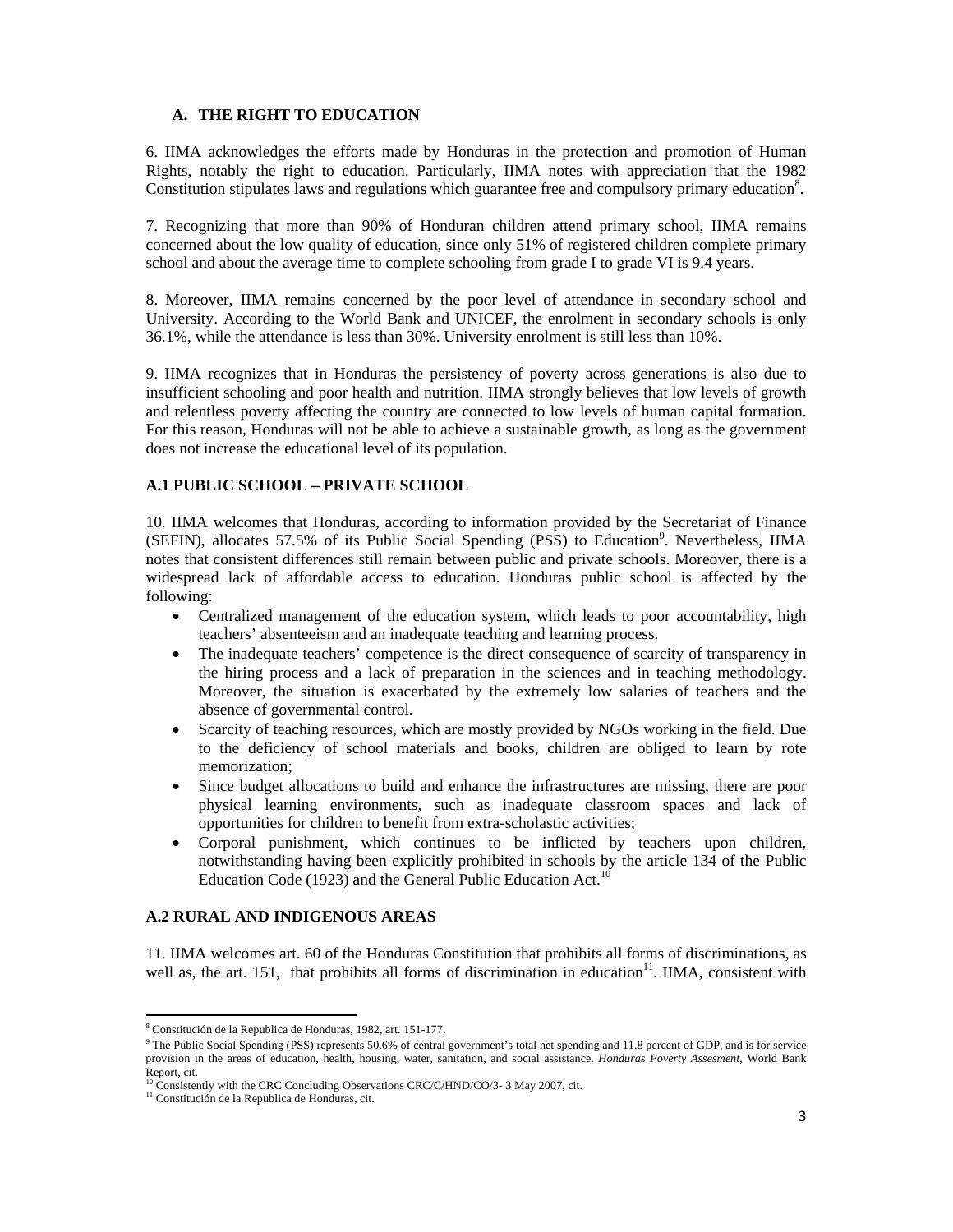the Concluding Observation of the Committee on the Right of the Child of  $3<sup>rd</sup>$  May 2008, is concerned that discrepancies still remain with regard to the access to education in urban and rural areas<sup>12</sup>.

12. The situation of the right to education in rural and indigenous areas is demeaning. The level of poverty is extremely high. The access to basic healthcare and education is inadequate; and illiteracy rate is 25.9%. Due to the presence of different seven ethnic groups and their distribution in a small and mountainous territory with many isolated areas, there are difficulties in accessing education. There is a lack of schools facilities, and inadequate curricula, materials and teaching methods for this specific cultural context. Furthermore, teachers are obliged to manage up to 80 students per class.

# **A.3 CHILD LABOUR**

13. IIMA welcomes that Honduras has ratified the ILO Minimum Age Convention No. 138 in 1980.

14. IIMA welcomes, as well, that Section 124 of Honduras Constitution and Section 32 of the Labour Code establish 14 years as minimum age for admission to employment or work.

15. While noting the establishment of the National Commission for the Eradication of Child Labour, as well as the formulation and adoption of the National Plan of Action for the Gradual and Progressive Eradication of Child Labour, IIMA remains extremely concerned that child labour in Honduras is second-highest in Latin American Countries.

16. In Honduras the first cause of child labour is poverty. In addition, there are other cultural and social reasons, such as the duty of children to participate in family activities, the importance given to work in building the character of children, and in keeping children away from street and vices.

17. In Honduras, among children 5-14 years of age, the percentage of those who work is 9.2%. In the country, 56.2% of working children are occupied in agriculture, forestry, hunting and fishing; 24.4% works in trade, hotels and restaurants; 8.2% in manufacturing and 6.6% are occupied in community, social and personal services. Most of these working children (61.2%) are unremunerated for their work, and usually work for their families.

18. IIMA notes that working causes to children physical, mental, social or moral harm and interferes with their schooling. Moreover, the incentives pushing children to work may arise when their gains from education or other activities are lower than the gains obtained from work. Child labour is likely to occur when the expected gains from education are less than the gains from work.

19. IIMA strongly believes that improvements in the quality of education system in Honduras can reduce the likelihood of children of joining the workforce.

# **A.4 JUVENILE JUSTICE**

20. IIMA, in accordance with the Concluding Observations of the Committee on the Rights of the Child of 3 May  $2007<sup>13</sup>$ , notes some progress in the implementation of the juvenile justice system, including the establishment of juvenile courts in eight departments. Nevertheless, over the last few years Honduras has witnessed an increase in the enforcement of criminal policies, all of which surround around the so-called "zero tolerance" policy, identifying, without further analysis, the children and youth as a major source of crime.

<sup>&</sup>lt;sup>12</sup> CRC Concluding Observations CRC/C/HND/CO/3- 3 May 2007, cit.

<sup>&</sup>lt;sup>13</sup> CRC Concluding Observations CRC/C/HND/CO/3- 3 May 2007, cit.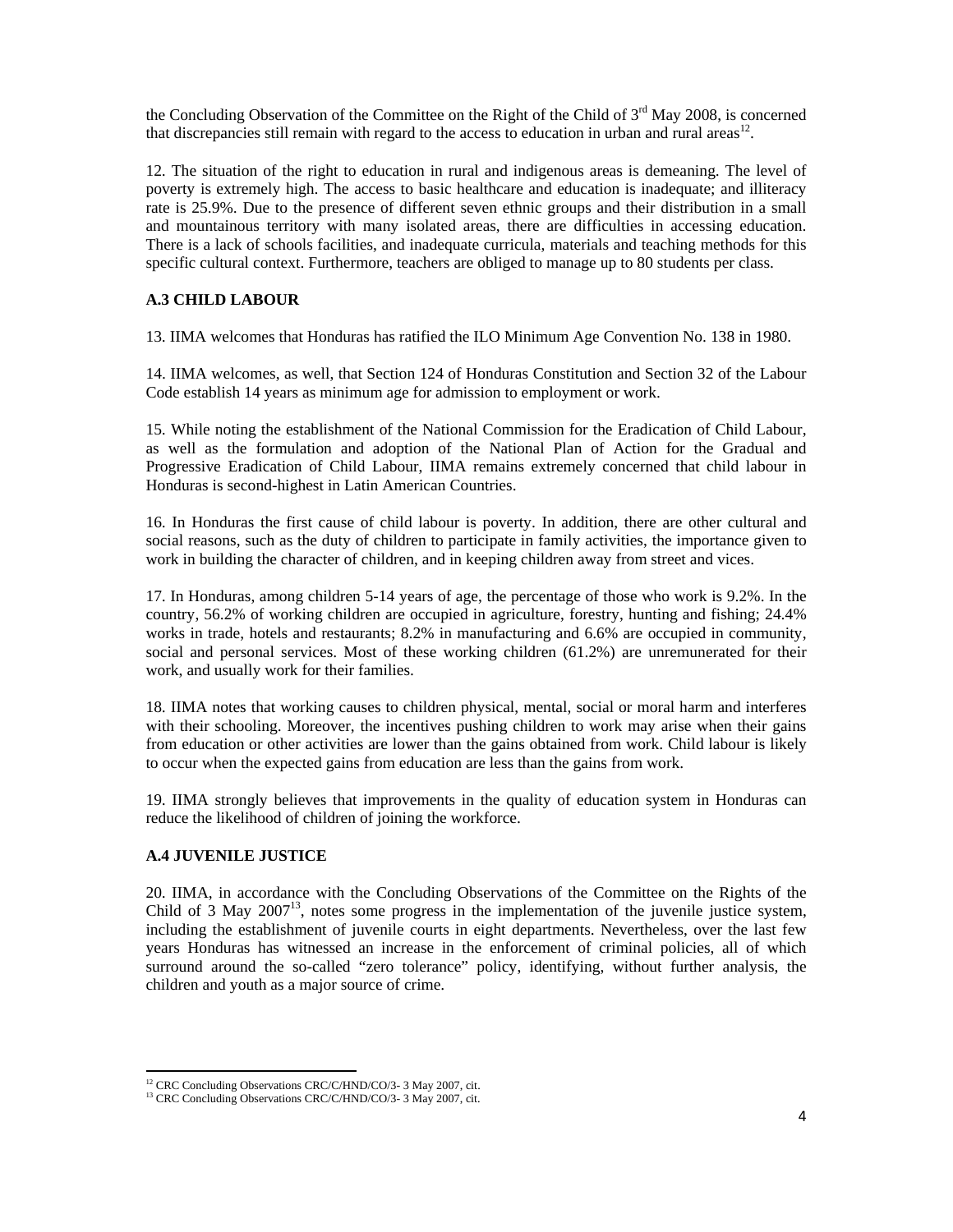21. IIMA remains deeply concerned by the sharp increase of children under 18 years of age deprived of their liberty, due to the adoption of the new anti *maras* measures, such as article 332 of the Penal Code, which contemplates the offence of "illicit association".

22. In Honduras, jail system is currently undergoing a serious crisis, which includes overcrowding, deterioration of facilities, insufficient human and material resources, and violence against prisoners. IIMA notes with apprehension that youths related to gangs experience terrible detention conditions including isolation, critical crowding and intense deprivation of rights. Furthermore, IIMA is deeply concerned about the complete lack of education, schooling or even reintegration programmes during or after the period of deprivation of liberty. The conditions of teaching structures, in jails and detention centres, display significant physical deterioration, lack of personnel and continuous violence, impeding satisfactory implementation of measures for reinsertion into society, as prescribed by Honduran legislation<sup>14</sup>. The treatment in jail is not conducted following a scientific, periodical evaluation of personalities of prisoners, thus reducing the chances for reinsertion of youth into society.

# **A.5 STREET CHILDREN**

23. In Honduras, there are approximately 10.000 street children and the majority lives in cities such as the capital Tegucigalpa and San Pedro Sula. This phenomenon is a direct consequence of high unemployment and poverty and many children consider the streets as a new home and gangs as a new family.

24. Many street children resort to drug abuse in order to repress their feelings of cold and hunger, and they are forced to beg, steal, or to prostitute themselves in order to survive. These children lack the most basic human rights, including an adequate standard of healthcare, food, housing and education.

25. IIMA welcomes the Honduras National Plan of Action for the Social Integration of Children and Women Dependent on the Street, but remains concerned about the high number of street children in the State party and by the lack of coordinated activities in this area.

# **RECOMMENDATIONS**

26. IIMA makes the following recommendations which Honduras should implement in order to protect and promote the Rights of the Child and the Right to Education.

On Public School Honduras should:

- **Ensure equal access to quality education, literacy, health-care and facilities;**
- **Provide subsidies for families and implement a program to reduce the poverty level among the communities of indigenous people;**
- **Devote more and better-targeted resources to education in the national budget, in order to improve school conditions;**
- **Strengthen controls over public schools and reinforce the transparency of the hiring process of teachers;**
- **Allocate adequate budget resources in order to guarantee continuous and reasonable salaries to teachers;**
- **Prohibit all forms of corporal punishment, in all settings and by all persons with authority over children.**

 <sup>14</sup> The Youth and Children's Code describes a number of social/educational measures for infractor children, including guidance and social/family support, issuing warnings, imposition of specific rules of behavior, community service, compensation, mandatory residence, assisted freedom, semifreedom, and confinement.